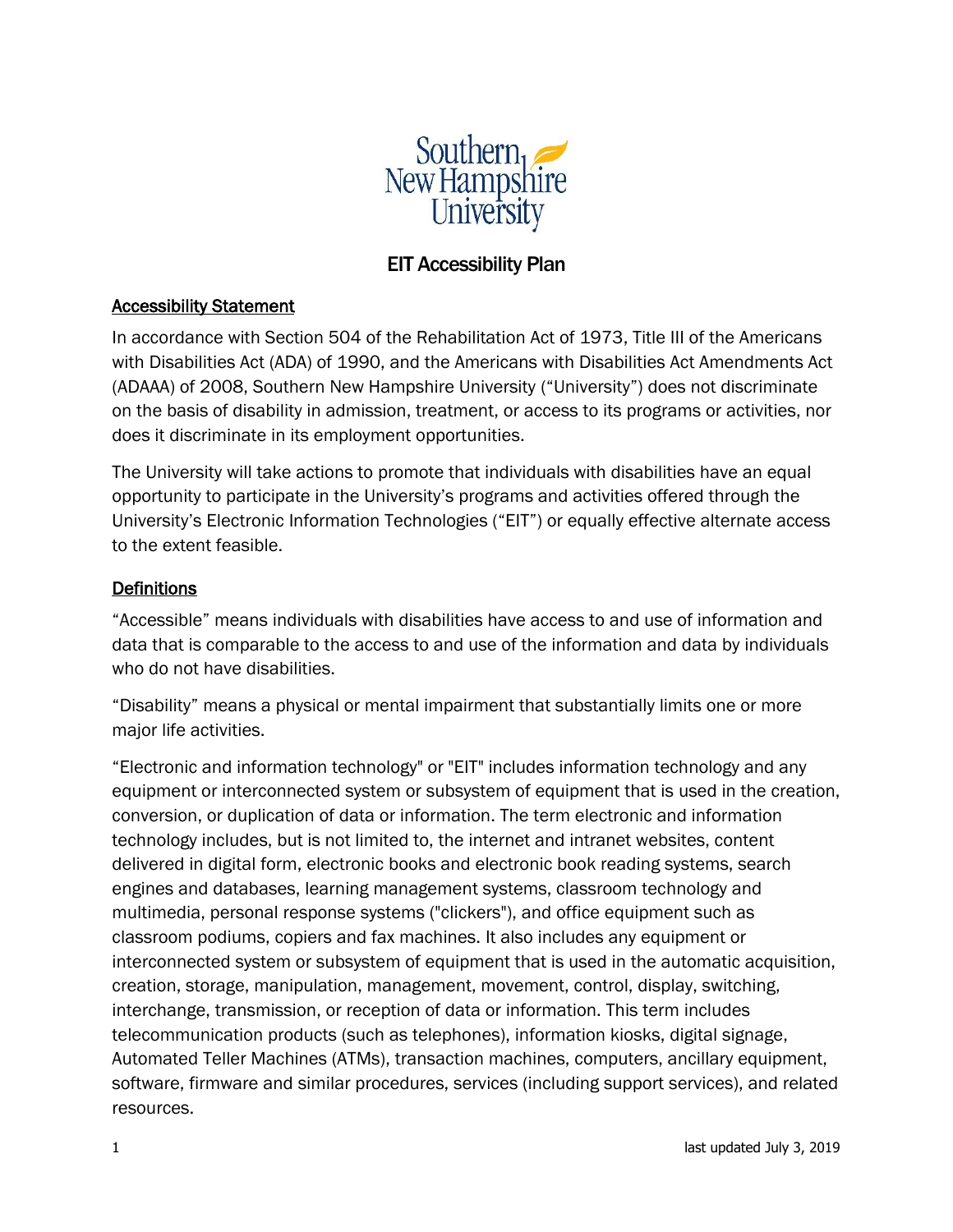"Equally effective" means the alternative format or medium communicates essentially the same information as does the original format or medium to the maximum extent possible, and that individuals with disabilities receive essentially the same benefits or services as individuals without disabilities. To provide equally effective alternate access, alternates are not required to produce the identical result or level of achievement for persons with and without disabilities, but should afford persons with disabilities equal opportunity to obtain the same result, to gain the same benefit, or to reach the same level of achievement, in the most integrated setting appropriate to the person's needs.

# Scope

This plan applies to all University EIT used on highly-trafficked student interface sites which provide fundamental transactions with the institution and student learning that is procured, developed, maintained or used by the University, or third parties.

All web pages hosted on snhu.edu or third-party sites published by any department, program, or unit should strive to meet [Section 508 of the Rehabilitation Act of 1973, as](https://www.access-board.gov/guidelines-and-standards/communications-and-it/about-the-ict-refresh/final-rule)  [amended](https://www.access-board.gov/guidelines-and-standards/communications-and-it/about-the-ict-refresh/final-rule) (Sec. 508) and/or Web Content Accessibility [Guidelines \("WCAG"\) 2.1 Level AA](https://www.w3.org/TR/WCAG21/) ("Guidelines").<sup>1</sup> Employees of the University, vendors, consultants or individuals working either directly or indirectly on behalf of the University should strive to ensure that EIT content is accessible or that an equally effective alternative can be provided. In addition, all software and IT systems purchased should produce accessible products and documents and/or should be compatible with assistive technology to the extent reasonably feasible.

All University-produced and maintained or distributed electronic documents that are studentor public-facing should be accessible. Electronic documents include, but are not limited to, word processing documents, PDFs, fillable forms, presentations, publications and spreadsheets which are scanned, uploaded, posted, or otherwise published or distributed electronically.

All media resources used in University programs and activities should be accessible. For example, this includes, but is not limited to, media that is instructional, informational, marketing, and promotional.

# Standard

All web pages hosted on snhu.edu or third-party sites published by any department, program, or unit should strive to meet the Guidelines. All University websites, unless reasonably infeasible, should link to the University's main **[Accessibility](https://www.snhu.edu/about-us/accessibility)** page which includes a statement of non-discrimination, contact information for assistance, a link to the ADA/504 Grievance Procedure, and a method for reporting any accessibility barriers.

 $\overline{a}$ 

<sup>2</sup> last updated July 3, 2019 <sup>1</sup> At the current time, no technology exists that enables the production of audio description or captioning of streaming videos. Until such technology is available at a reasonable cost, the University will not impose these obligations.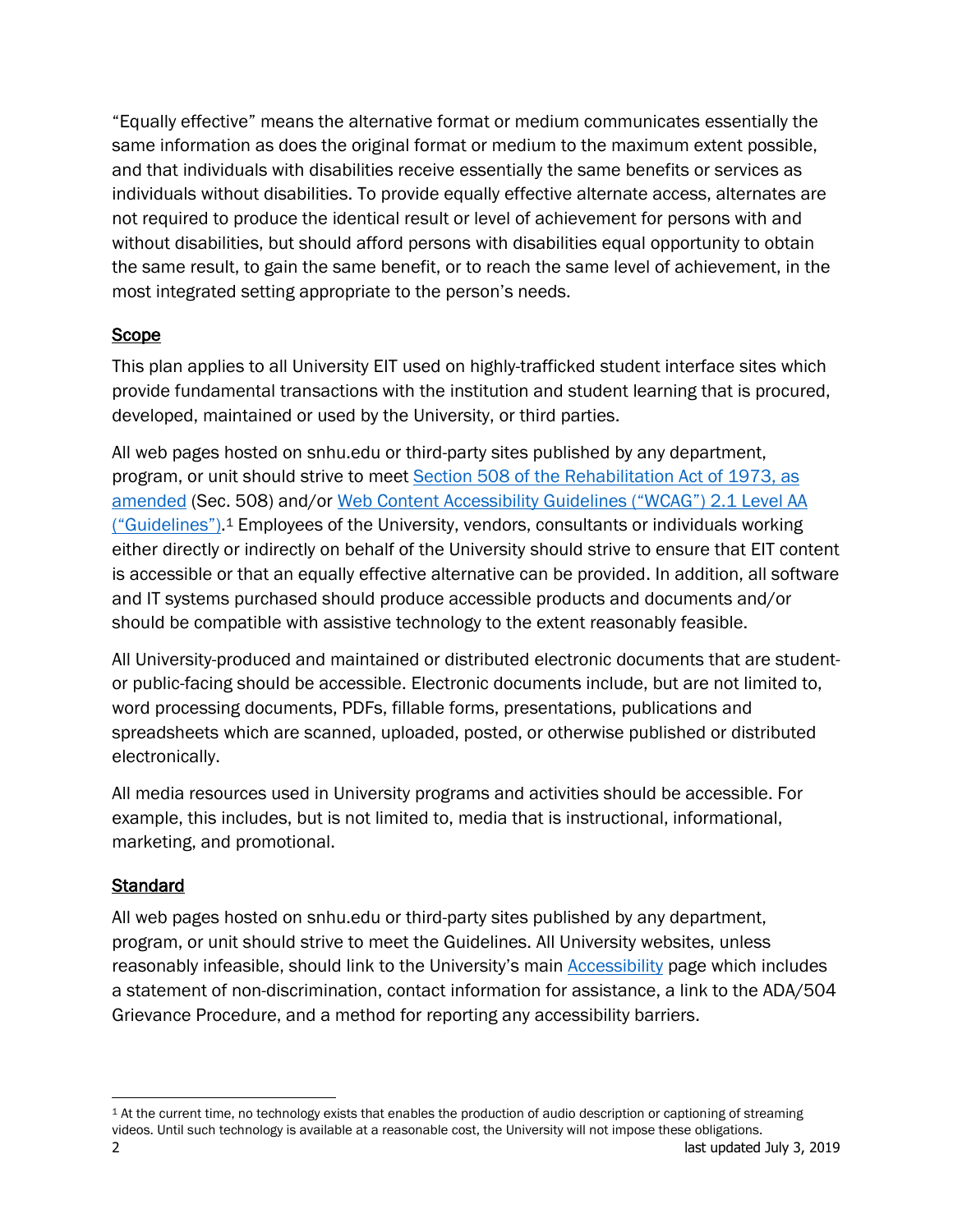# Undue Burden and Fundamental Alteration

When fundamental alteration or undue burden defenses apply, an equally effective alternative should be provided to the extent reasonably feasible. The EIT Coordinator(s) will provide appropriate guidance for undue burden and fundamental alteration decisions and will consult with legal counsel as appropriate.

## **EIT Coordinator(s)**

The University will designate at least one individual (EIT Accessibility Coordinator) to coordinate and implement the EIT Accessibility Plan. The EIT Accessibility Coordinator will work with University personnel to develop plans to remediate identified barriers promptly and effectively, and to coordinate efforts toward systemic improvements to fully effectuate the University's commitments made in this accessibility plan. The University has currently designated a triad of EIT Coordinators to reflect cross-functional expertise in accomplishing EIT objectives: EIT Accessibility Coordinator – ADA/Compliance, EIT Accessibility Coordinator – ITS, and EIT Accessibility Coordinator – University Liaison/Student-Experience Support. The University reserves the right to modify the number of EIT Coordinators so long as at least one EIT Coordinator is designated.

### **Procurement**

EIT purchases should be accessible and provide an equal opportunity for individuals with disabilities to access the University's programs, benefits, and services as they do to individuals without disabilities, except when it would fundamentally alter a program or present an undue burden, in which case accessible alternate EITs should be provided.

# **Training**

The EIT Accessibility Coordinator(s), in collaboration with other University partners, will provide training necessary to promote full implementation of this plan. On an ongoing basis, the University will deliver technology accessibility training and support to appropriate campus community members.

### Current EIT Content and Functionality

The University will maintain an accessibility webpage to inform students, prospective students, employees, guests, and visitors that they may report accessibility barriers, file a formal complaint through its ADA/504 Grievance Procedure, and/or contact the EIT Accessibility Coordinator(s) and/or related disability and accessibility support departments with any accessibility concerns. Appropriate contact information will be included on the accessibility webpage. The University will strive to make content and functionality accessible in a timely manner, or provide an equally effective alternative unless doing so would result in a fundamental alteration or undue burden.